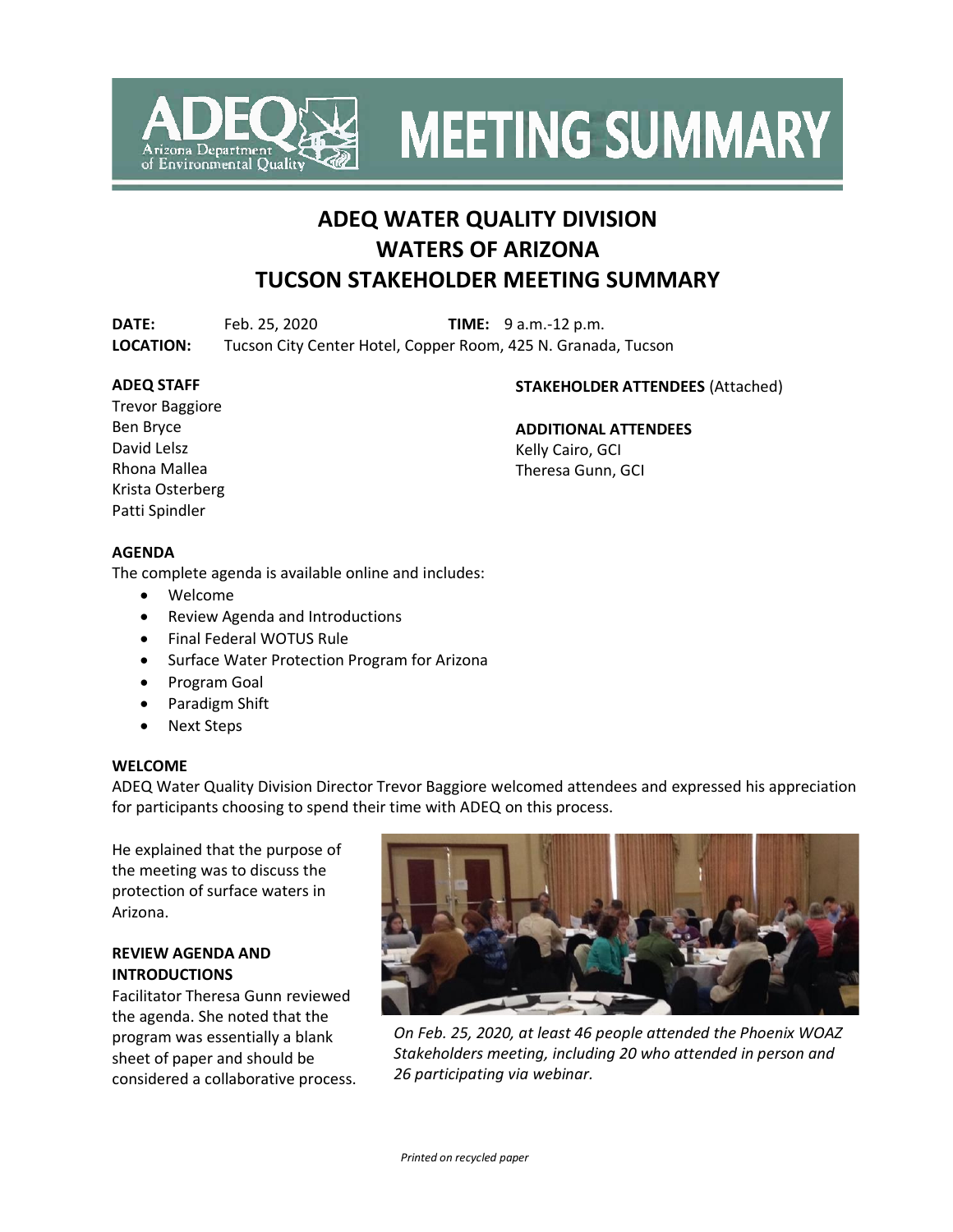Gunn facilitated introductions in the room and David Lelsz, ADEQ, introduced stakeholders participating online. At least 46 stakeholders attended the meeting, with at least 20 participating in person and 26 via webinar.

Gunn encouraged attendees to sign up for the mailing list to ensure that they continue to receive meeting notifications and related information, and to reach out others to encourage them to join the mailing list.

### **FINAL FEDERAL WOTUS RULE**

Krista Osterberg presented an overview of the final Waters of the United States rule. The presentation is available online at [https://static.azdeq.gov/wqd/woaz/feb2020\\_stakeholder\\_presentation.pdf.](https://static.azdeq.gov/wqd/woaz/feb2020_stakeholder_presentation.pdf)

The final Waters of the U.S. definition is expected to be published in the Federal Register soon. The rule will become effective 60 days after publication, likely in April/May, 2020. One of the biggest impacts to Arizona will be the exclusion of ephemeral streams from the new definition. However, ephemeral breaks may not sever jurisdiction in certain circumstances. If a water body conveys flow in a typical year, which is based on a 30-year analysis, jurisdiction will not be severed. Typical year assessments have not yet been conducted in Arizona.

A meeting to discuss impacts to permit holders will be held in March in Phoenix. An invitation with details will be sent soon and include meeting location information. (Note: The meeting is scheduled for March 24, 1-4 p.m. at the ADOT HRDC Training Facility at 1130 N 22nd Ave, Phoenix.)

Highlights of stakeholder comments and questions regarding the presentation included:

- Are perennial and intermittent streams going to be protected?
- What is the definition of intermittent now?
- How will you address subsurface waters? Is that water part of the universe you are talking about? What will be considered jurisdictional in the state program?
- Believe we should recognize that Arizona collects water through means not typically recognized in other states.
- The 2015 rule was stayed in Arizona. Will ADEQ fight the new rule or join a lawsuit?
- How will the state protect some waters in the interim between the new rule and the anticipated 2023 state implementation?
- What are the traditionally navigable waters? Are the non-TNWs not covered in any way in Arizona?
- Will ADEQ use USGS data to determine ephemeral breaks?
- Will you look at other permit holders outside of AZPDES for potential permitting?
- Will ephemeral waters passing under roads or through culverts be severed?
- How will this impact the twenty-four designated Outstanding Arizona Waters?

#### **SURFACE WATER PROTECTION PROGRAM FOR ARIZONA**

Osterberg said that at the November 2019 stakeholder meetings, 91 percent of attendees indicated that protection of waters was important or very important. She noted that ADEQ does not intend to copy the federal Clean Water Act.

Gunn asked attendees to rate their level of agreement with each goal drafted from input at the November meetings, then to select a preferred goal for by table. A graph depicting all attendees' responses – inclusive of the Phoenix, Tucson and Flagstaff meetings – follows. Goal statements selected at each table at the Tucson meeting follow. Comments from all meetings are available online in the comment matrix.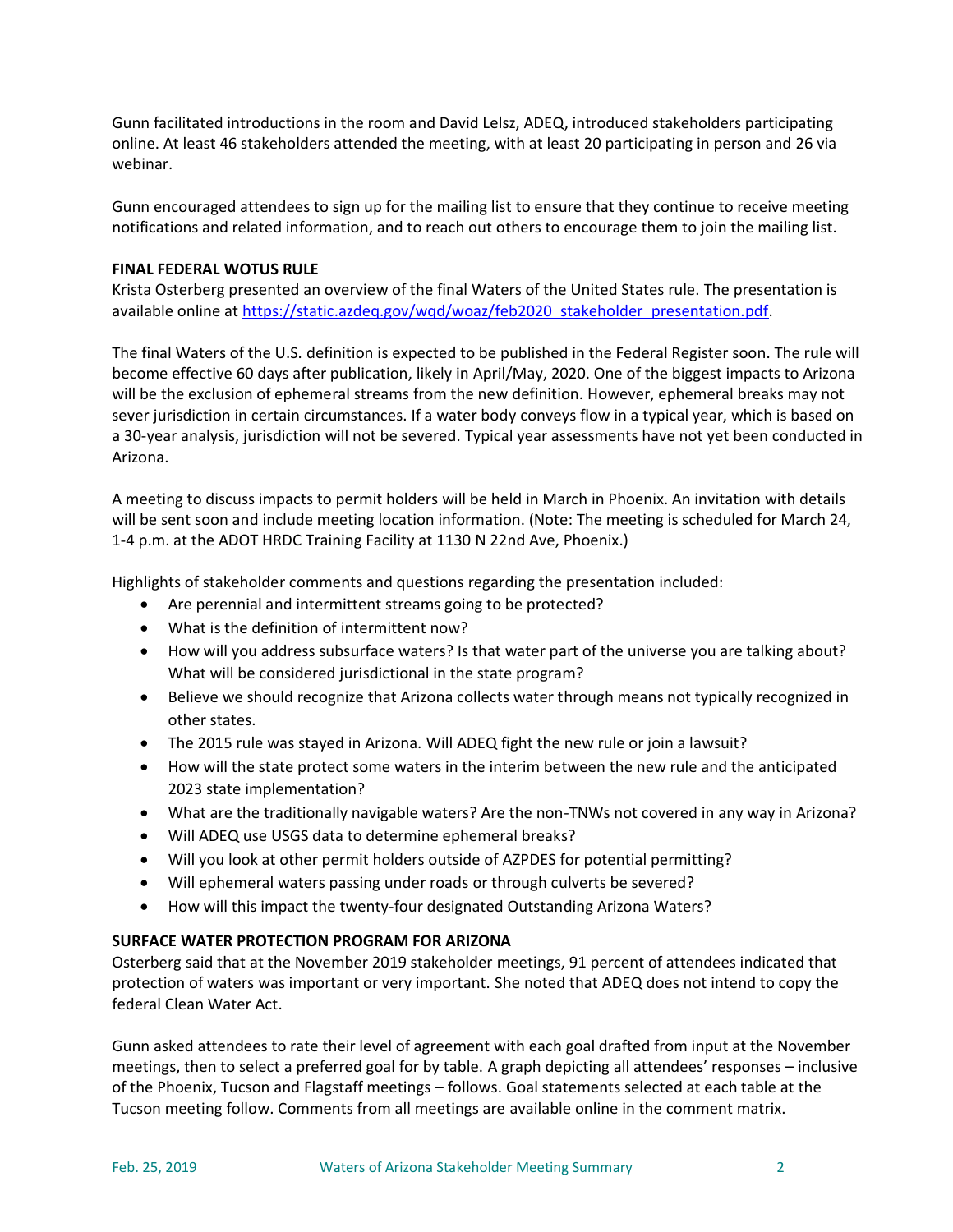

Preferred goals selected by each table included:

- The program regulates activities and pollutants when they would harm water use; The program protects public health and public water supplies; All current and future Arizonans may use and enjoy Arizona waters.
- Protect the integrity of the stream, the bio-physical form and function, which will in turn protect quality and increase quantity; The program protects physical alteration of the water body; the program prevents degradation of impaired improvements.
- The program protects wildlife habitats; The program utilizes existing scientific data to determine which waters are protected.
- All current and future Arizonans including other species may use and enjoy high quality Arizona waters; Natural waterway processes.
- The protection and maintenance of the chemical, physical and biological integrity of the states' waters.

## **GUIDING PRINCIPLES**

Gunn asked attendees to rate their level of agreement with each of the guiding principles as drafted from input at the November 2019 meetings, and to note suggestions for additional principles. Guiding principles are essentially the design criteria and basis behind the program's design. A graph depicting all attendees' responses follows.

Highlights of suggested principles, discussion and questions included:

- The program should not duplicate or be in conflict with other regulations.
- Regulations are clear and guidance is provided.
- These rules should be harmonious with other existing rules.
- WHO provides scientific data?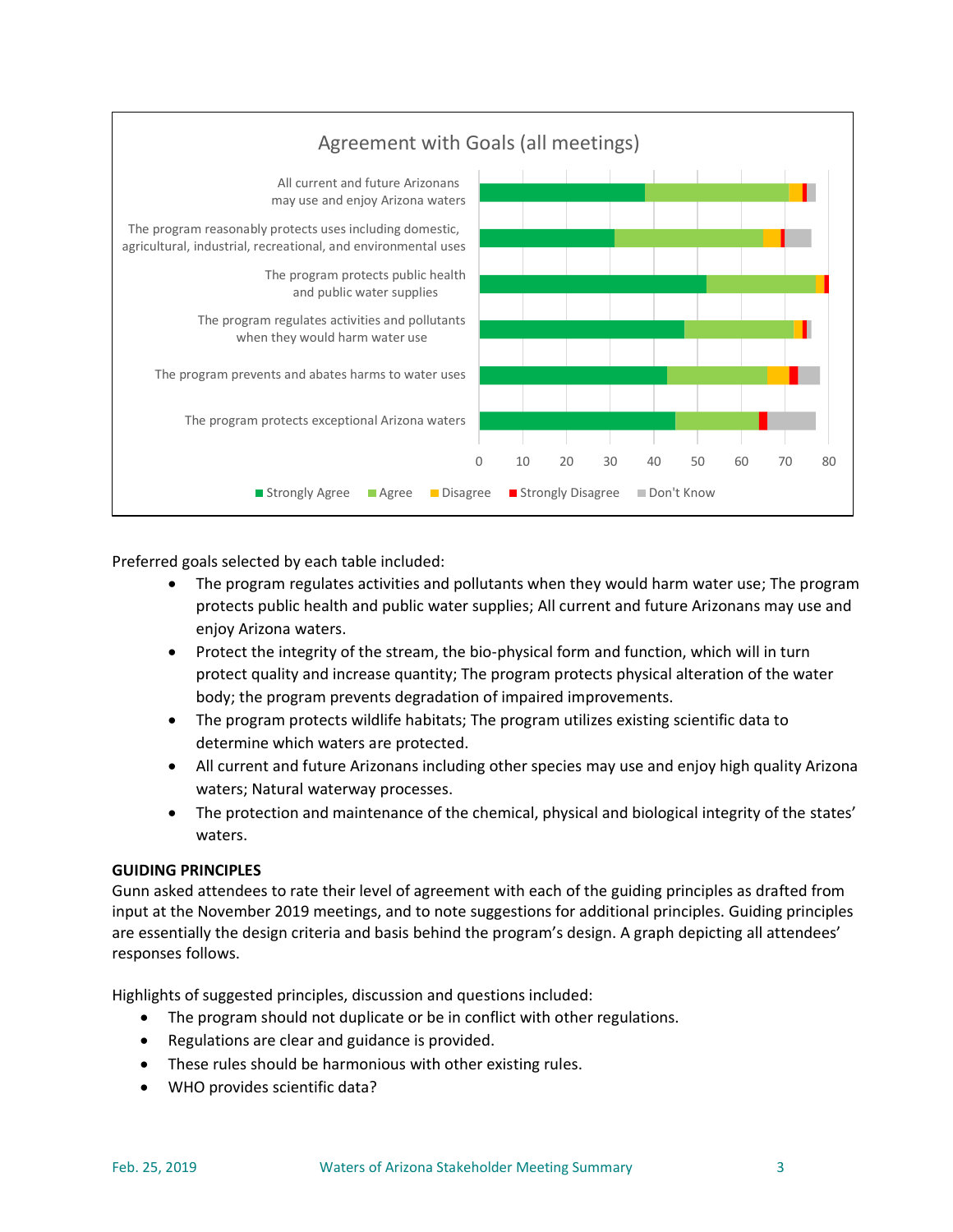- A good starting place is #3/protects health and water supplies.
- Don't know if there are surface water regulations. Needs to be predictable, consistent. This makes it easier to meet goals.
- Need to consider HOW to be fair.
- Make room for looking at things differently, such as consideration of watersheds.
- Protect wildlife habitats.
- Believe stakeholders are professionals or retired people need to expand definition.
- Adequate, protect water for all life.
- Propose Principle 6 should read, "Applicable permit programs are streamlined and flexible and provide exemptions."



## **PARADIGM SHIFT**

Osterberg asked attendees to consider shifting the paradigm to water use, and the type of protection required to protect that use. She said that there is a common misperception that if drinking water is protected, all waters are protected.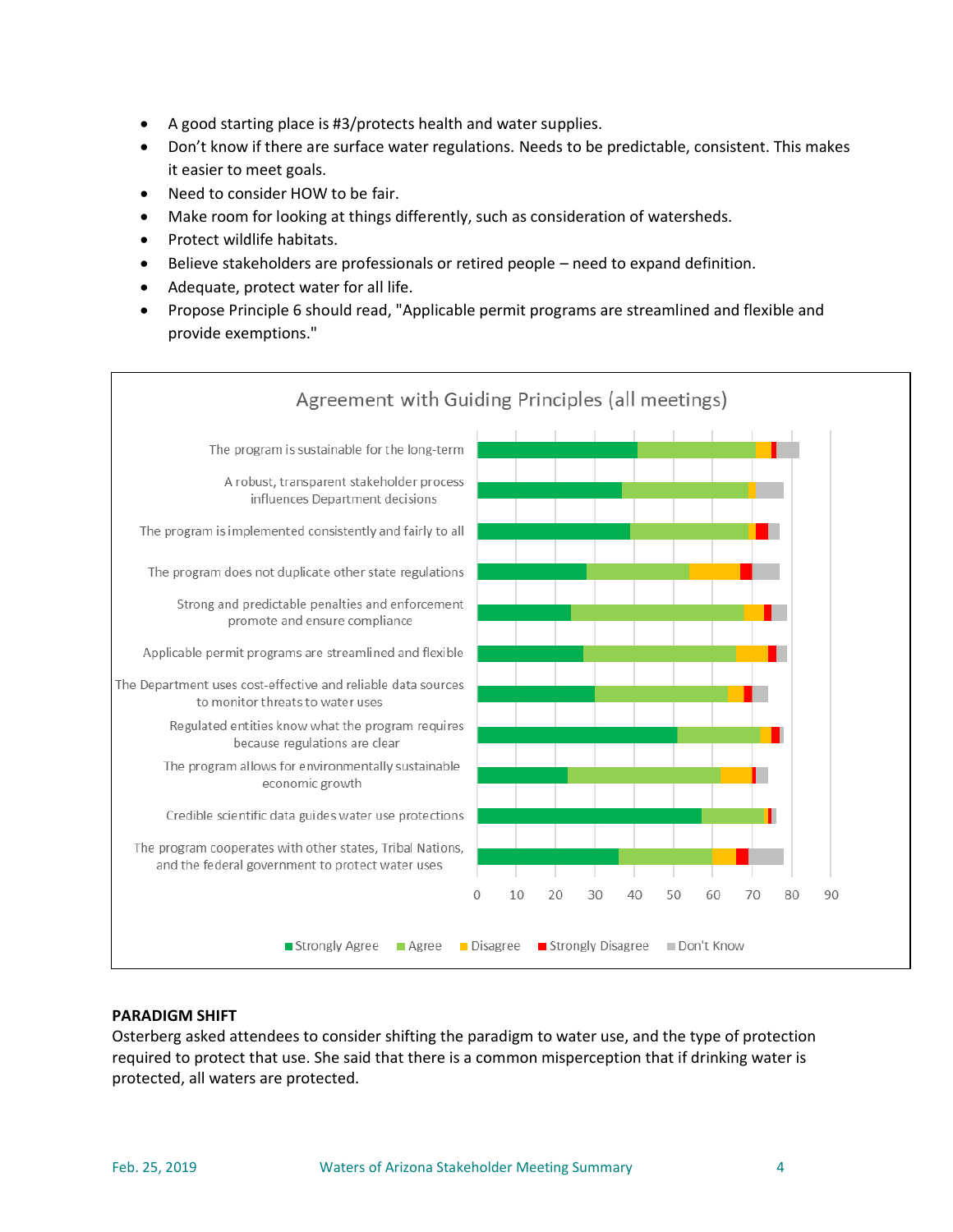Osterberg directed each table to select a water use for discussion. Each table created a list of potential impacts, and how to determine whether the use would be impacted. Gunn asked attendees to consider: *Might a use and impact program be a better fit for protecting Arizona's waters than the definition of a water.* Results from the Tucson meeting follow.

| <b>Water Use</b>        | <b>Potential Impacts</b>                                                                                                                                                                                                                                                                                                                                                     | How to determine whether the use<br>would be impacted                                                                                                                                                      |
|-------------------------|------------------------------------------------------------------------------------------------------------------------------------------------------------------------------------------------------------------------------------------------------------------------------------------------------------------------------------------------------------------------------|------------------------------------------------------------------------------------------------------------------------------------------------------------------------------------------------------------|
| Recreation              | No water, contaminants, temperature, climate<br>crisis, lose water to another use, industrial<br>discharge                                                                                                                                                                                                                                                                   | Sample the water                                                                                                                                                                                           |
| Livestock watering      | Non-point source issues (lead, argon),<br>bacteria/E. Coli, stormwater                                                                                                                                                                                                                                                                                                       | BMP: yes= assume protective<br>no=assume impact; consider how to<br>deal with NPS, general permits with<br>expectations of source management                                                               |
| Wading                  | Land use (direct and indirect cumulative),<br>pesticides/herbicides, water quality (livestock,<br>wildlife, effluent, diversion of surface water),<br>climate change, loss of surface water,<br>strengthen AZ surface water quality standards,<br>stormwater quality ties to WNS                                                                                             | Proximity of impact, quantity,<br>frequency, level of contaminants, kinds<br>of contaminants; if surface water quality<br>is ties to WOTUS, how will state<br>continue to implement the AZPDES<br>program? |
| Drinking water          | Soil discharges, water discharges, groundwater<br>recharge, no protections from solid agricultural<br>discharges which redirects flow or contains<br>toxins, reservoir downwater sources with<br>potential pollution discharges into them, public<br>and private downwater wells (surface<br>infiltration and water harvesting methods,<br>aging infrastructure (wastewater) | Testing water supply, area of discharge<br>and activities (industry, ranching,<br>mining, "clean" activities, agriculture,<br>stock ponds, reservoirs, SWQS,<br>sediment testing, do a risk assessment     |
| Industrial/Agricultural | TDS, sulfate, salinity, quantity/reliability, metals                                                                                                                                                                                                                                                                                                                         | Salinity: reduce yields, higher costs, soil                                                                                                                                                                |

Highlights of discussion regarding this approach included:

- Don't streams and lakes already consider the use? How would a different approach change anything?
- There's been a lot of talk about how to integrate the quality of the stream, particularly regarding a recreational experience. The sound and look of the stream are not currently a consideration. Would like to see aesthetics included.
- Our group kept defaulting to "discharge" rather than "risk of a discharge."
- Other considerations could be a regional approach of potential impacts in the region.
- Not sure Arizona has time to redefine the wheel. A three-year gap in regulation is concerning.
- How will the state regulate AZPDES and other permits with the removal of waters from definitions?
- How would this type of program, based on water use, deal with nonpoint sources? Perhaps a state program could include BMPs as a general permit?
- The state of New Mexico is responsible to EPA and has BMPs and an excellent program.
- Concerned about all species exposure to known toxic substances, either by ingestion or physical contact, e.g. historic and ongoing discharges of PFAs and PFOs, and: ongoing and cumulative impacts of medications. Science has already identified these as risks but, so far, there are no formal standards or regulatory approach.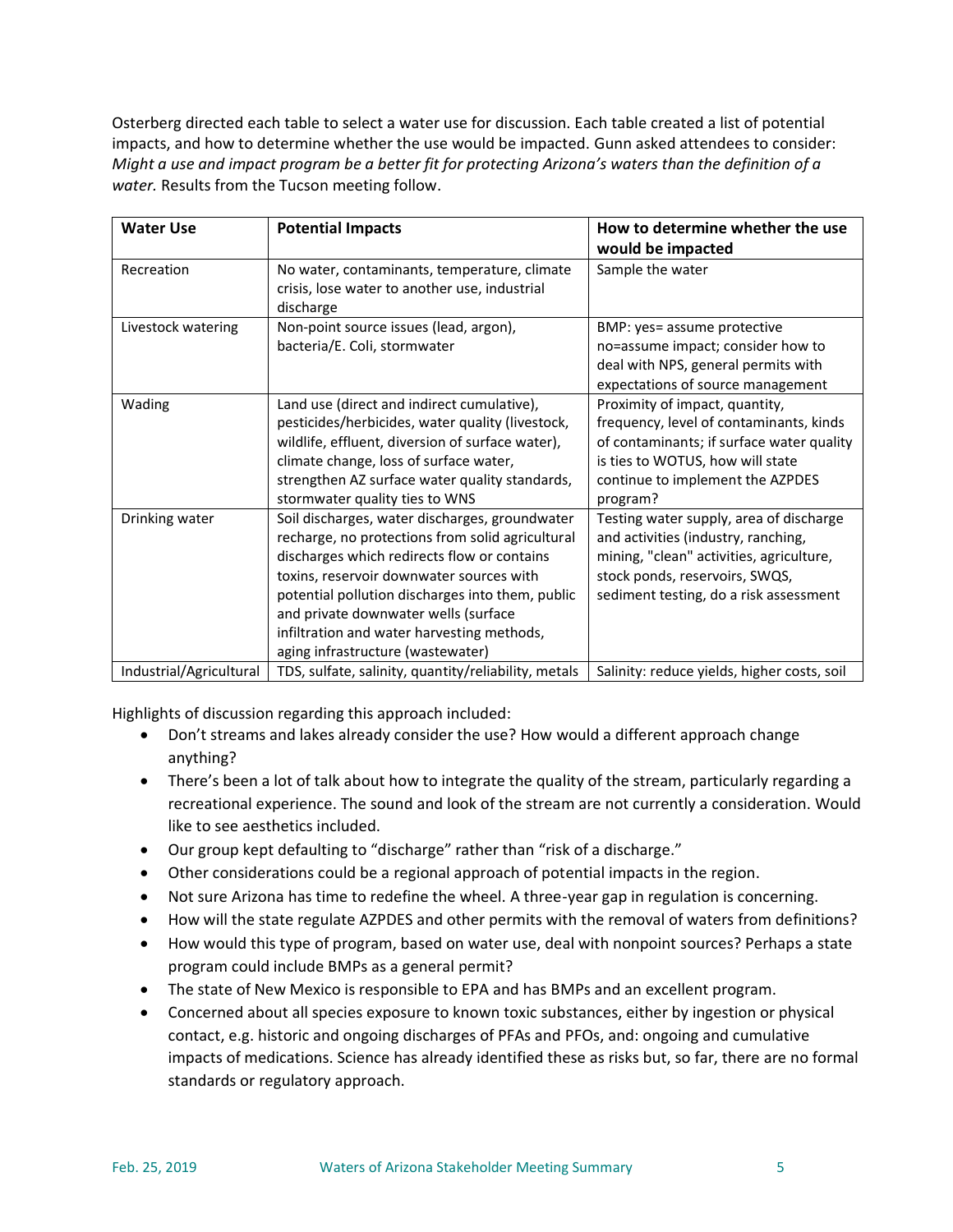Highlights of additional comments include:

- Because Arizona needs regulations, the biggest challenge is the Arizona Legislature.
- Basing a program on past uses of streams and not considering future would be limiting.

### **NEXT STEPS**

Osterberg reviewed the timeline for next steps including:

- March 2020: establish a stakeholder advisory group; conduct permit holders information meeting
- April 2020: form technical work groups
- May/June 2020: draft program outline for stakeholder input

She explained that ADEQ requires state authorities and rules before implementing a program. Funding for program development was requested in the current legislative session.

Highlights of additional comments include:

- Will ADEQ continue to pursue process even if there is a stay?
- When WOTUS goes away, what is my ability to destroy an ephemeral or dump chemicals in it?
- ADEQ should consider some interim guidance for activities once the new WOTUS rule becomes effective. Concern is for downstream users.
- Before speaking to permittees, consider point sources and NPDS-governed permits. Will there need to be a connection between the point source and the downstream uses? Looking for guidance on how to apply the WOTUS definition.
- How will permits be managed during this time without coverage?
- State had technical workgroups for 404 process. Why not use this information to develop a state program rather than start fresh?
- Utilizing Corps' jurisdiction seems the best way to develop general permits in contrast to state programs.

ADEQ staff members noted the following:

- APP and solid waste rules exist; however, they do not equate the CWA.
- Varying administrations may change laws. There will be discussion with EPA about the need for clarity to permittees as well as compliance with the new law.
- Staff intends to have a transition plan developed prior to the March permittee meeting.
- The state is not trying to assume or comply with an existing federal program at the state level. Many protections in the current in the CWA would be missed by only looking at the Section 404 investigation.

Gunn encouraged attendees to provide comments and utilize online comment forms. She encouraged attendees to ask questions and provide comments via: [watersofarizona@azdeq.gov.](mailto:watersofarizona@azdeq.gov?subject=WOAZ)

Gunn thanked for attendees for their participation and noted that additional meetings would be forthcoming. She requested that attendees complete meeting evaluation forms.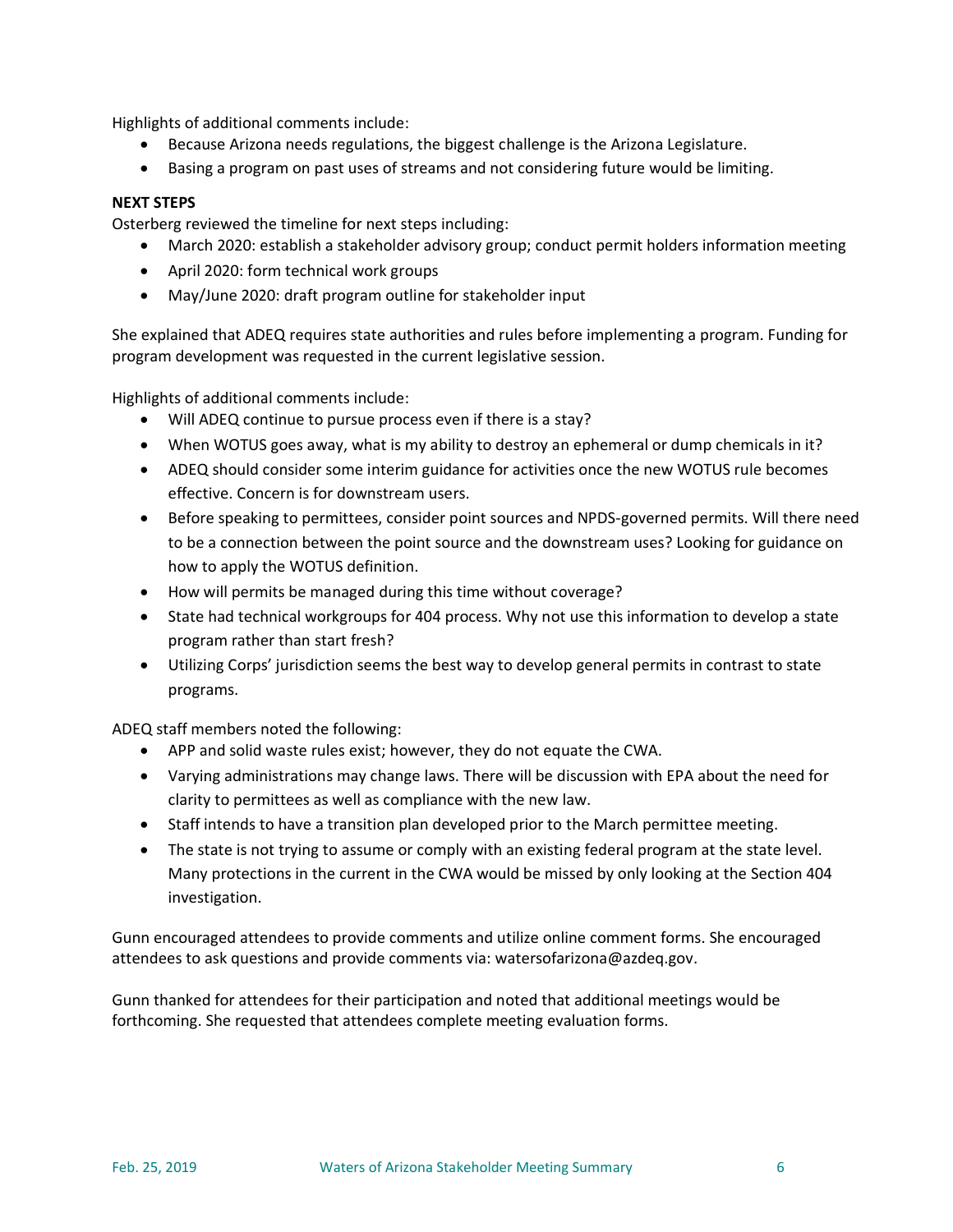## **ADEQ STAKEHOLDER MEETING EVALUATION RESULTS**

Sixteen stakeholders returned meeting evaluation surveys. Some stakeholders did not answer all questions.

Attendees were asked to rate their agreement (Strongly Agree, Agree, Disagree, Strongly Disagree, Not Apply) with the following statements:

- Meeting was a valuable use of my time
- Clear and understandable information was presented
- Stakeholder process will provide me an opportunity to participate
- ADEQ wants to hear my input and it will make a difference
- Meeting venue and location worked well for this meeting



#### **What was the best thing about today?**

- Attempt to look at other approaches to regulations.
- Chance to speak and listen to other opinions in the room.
- Dialogue.
- Group brainstorms and share-back discussions prompted good questions. Good clarity of new WOTUS ruling.
- Hands on exercise (table activities.)
- Open discussion and dialogue.
- Open discussion but needs to be more focused on future ADEQ. Must have some idea the level and direction of regulation. 2-3 years goes quickly when developing regs.
- Seeing friends.
- Talking to other stakeholders and where their concerns are coming from.
- Variety of stakeholders and activities.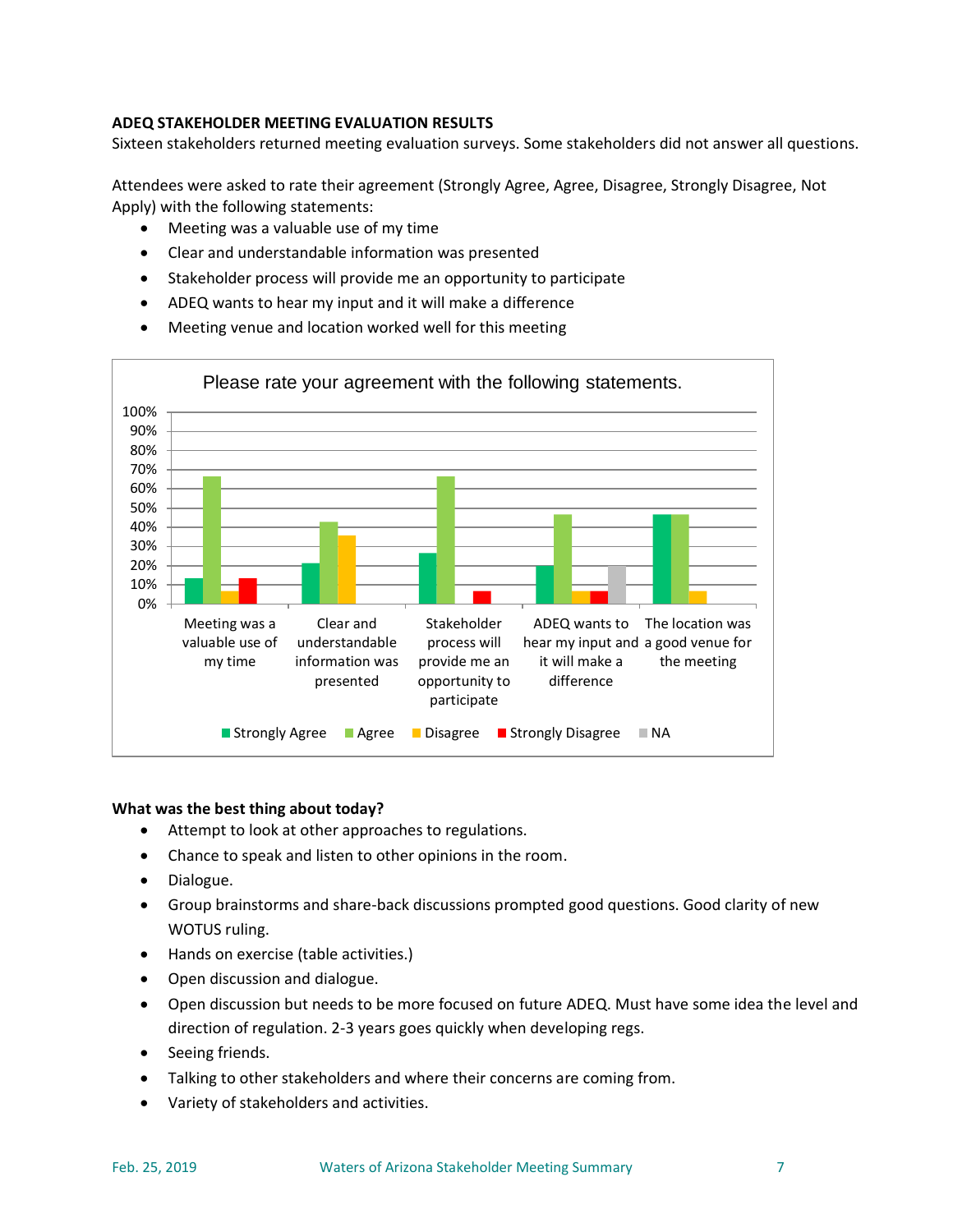## **What should be changed for future meetings?**

- ADEQ should present their ideas in a clear concise manner to foster a productive conversation. The process "as is" is ineffective.
- Include less traditional stakeholders. Youth?
- More clarity in questions presented to participants.
- More time for question/answer periods.
- Recommend use of the PC water campus conference rooms.
- State should develop a "draft" program prior to these public meetings and allow stakeholders to comment on that. Commenting on general and vague statements from previous stakeholder meetings is not a productive use of time or developing an alternate program. ADEQ should utilize the expertise and information developed in the previous technical working groups to develop a program. And existing state programs. Commenting on general comments does not create a functional program. commenting on a "proposed" program already outlining regulations is more beneficial.
- The exercise (2nd one) was unclear- not sure what the point was suggestion is clearer goals from the exercises. 2nd exercise was not well thought out.
- There needs to be a federal agency break out with ADEQ so all can set on similar page.
- You may want to demonstrate what a watershed approach with BMPs, like NM or like an air program, could look like, in order to help the brainstorm of alternatives.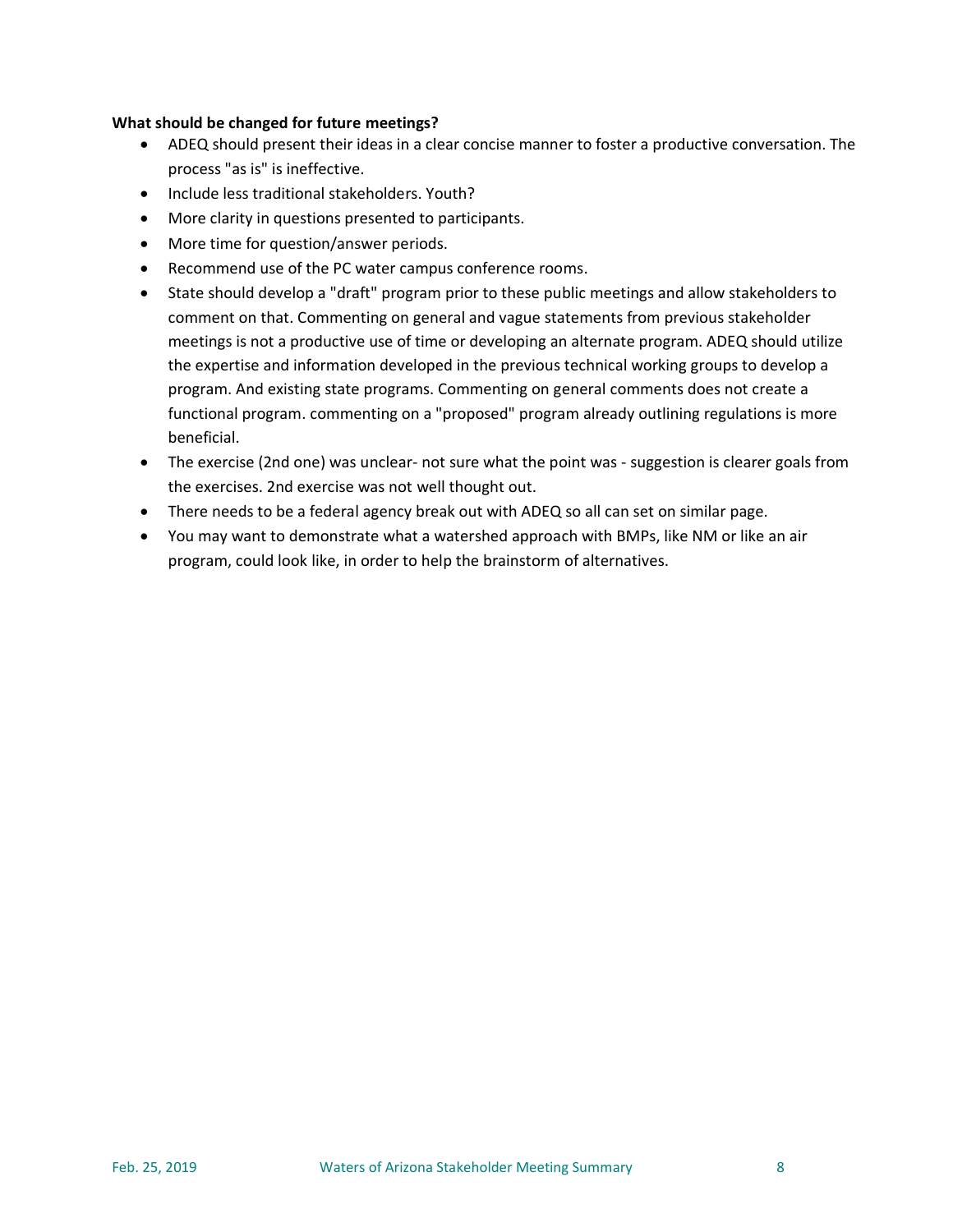## **replace STAKEHOLDER ATTENDEES\* (IN PERSON AND BY PHONE) AND ORGANIZATION**

| <b>NAME</b>                                                                | <b>ORGANIZATION</b>                                                        |
|----------------------------------------------------------------------------|----------------------------------------------------------------------------|
| $\boldsymbol{\mathsf{X}}$                                                  | $\pmb{\chi}$                                                               |
|                                                                            |                                                                            |
|                                                                            |                                                                            |
|                                                                            |                                                                            |
|                                                                            |                                                                            |
|                                                                            |                                                                            |
|                                                                            |                                                                            |
|                                                                            |                                                                            |
|                                                                            |                                                                            |
|                                                                            |                                                                            |
|                                                                            |                                                                            |
|                                                                            |                                                                            |
|                                                                            |                                                                            |
|                                                                            |                                                                            |
|                                                                            |                                                                            |
|                                                                            |                                                                            |
|                                                                            |                                                                            |
|                                                                            |                                                                            |
|                                                                            |                                                                            |
|                                                                            |                                                                            |
|                                                                            |                                                                            |
|                                                                            |                                                                            |
|                                                                            |                                                                            |
|                                                                            |                                                                            |
|                                                                            |                                                                            |
|                                                                            |                                                                            |
|                                                                            |                                                                            |
|                                                                            |                                                                            |
|                                                                            |                                                                            |
|                                                                            |                                                                            |
|                                                                            |                                                                            |
|                                                                            |                                                                            |
| the control of the control of the control of the control of the control of | the control of the control of the control of the control of the control of |
|                                                                            |                                                                            |
|                                                                            |                                                                            |
|                                                                            |                                                                            |
|                                                                            |                                                                            |
|                                                                            |                                                                            |
|                                                                            |                                                                            |
|                                                                            |                                                                            |
|                                                                            |                                                                            |
|                                                                            |                                                                            |
| and the control of the control of the                                      |                                                                            |
|                                                                            |                                                                            |